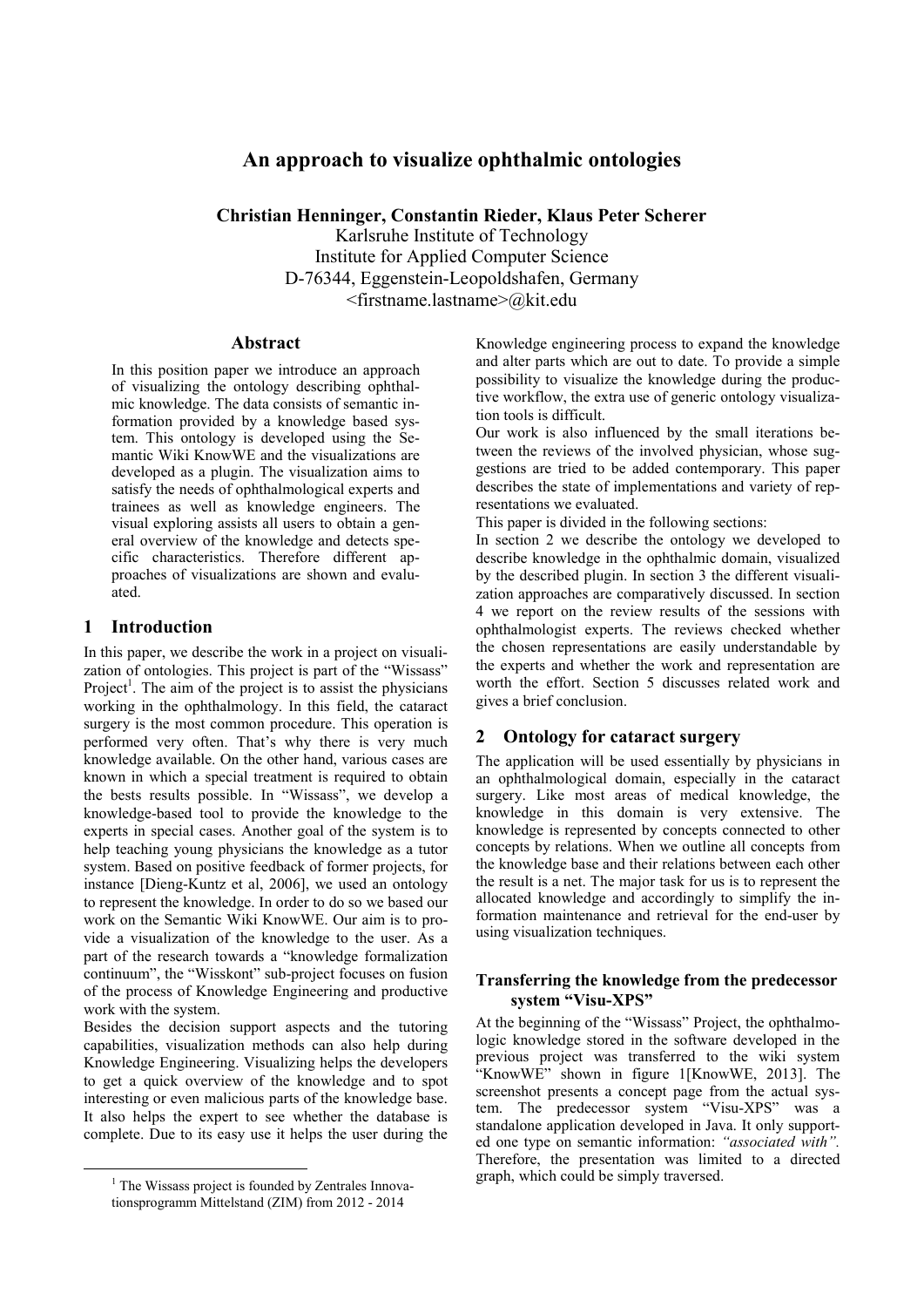

Figure 1: Screenshot of the Semantic Wiki KnowWE

#### Expansion through new Connection Types

In order to build a semantic net and to provide the users more expressive types of knowledge, more additional relation types were added:

*"subconcept":* A refinement of the given concept ,used to arrange the concepts in a hierarchical order.

*"has to":* Connection between complications, which may occur during the operation and their necessary treatments.

*"can":* A relation used to identify possible reactions to the given state of the patient.

*"cave":* This relation is used to connect concepts that should be urgently considered.

"before": A relegation used to represent a time period between two concepts.

The resulting ontology is represented in RDF(S) [RDFS, 2004].

At the moment, the ontology consists of 381 concepts. Those are connected by 331 "subconcept", 60 "has to", 49 "*associated with*", 44 "can", 25 "before" and 26 "cave" relations.

In cooperation with the physicians the requirements for the visualizations were identified to guide the development. In conclusion the following use cases were defined:

#### Use cases

- 1. Obtain an overview of the knowledge base by reducing complexity by using visualization methods.
- 2. Obtain an overview of the processes and dependencies between procedure steps of ophthalmic surgery.
- 3. Browsing through the entire knowledge base to identify interesting spots.
- 4. Retrieve detailed information on special relations between concepts and procedure steps on demand.
- 5. Help the user to find quickly the category of a concept.

### 3 Visualization approaches

In this section we describe a number of different visualization approaches and we discuss their applicability with respect to the described use cases.

All visualizations try to implement the well-known visualization mantra by Shneiderman: Overview First, Zoom and Filter, Then Details-on-Demand [Shneiderman, 1996].

#### Hierarchical Forest Visualization

The Hierarchical-Forest-Visualization (see Figure 2) is an approach to represent a pool of relationships in the knowledge base according to the first and second use case. It is based on the classical representation of a graph with hierarchical levels, used in file managers for instance. The graph view makes it possible to form a hierarchical structure of a concept and a selected relation. The user can see an overview of all connected concepts by a specified relation. The overview does not exclude a focused view on sub-concepts. It is also possible to select a certain sub-concept from the overview and open the related sub-concepts. The higher level of a concept shows the broader outline of related concepts. The key aspect of this visualization is the combination of two different relations in order to show a more specific structure in the overview. Both relations have a different layout direction in the visualization. The horizontal direction represents an order likewise a time oriented process. The vertical direction represents a sectioning of the concept by an arbitrary relation.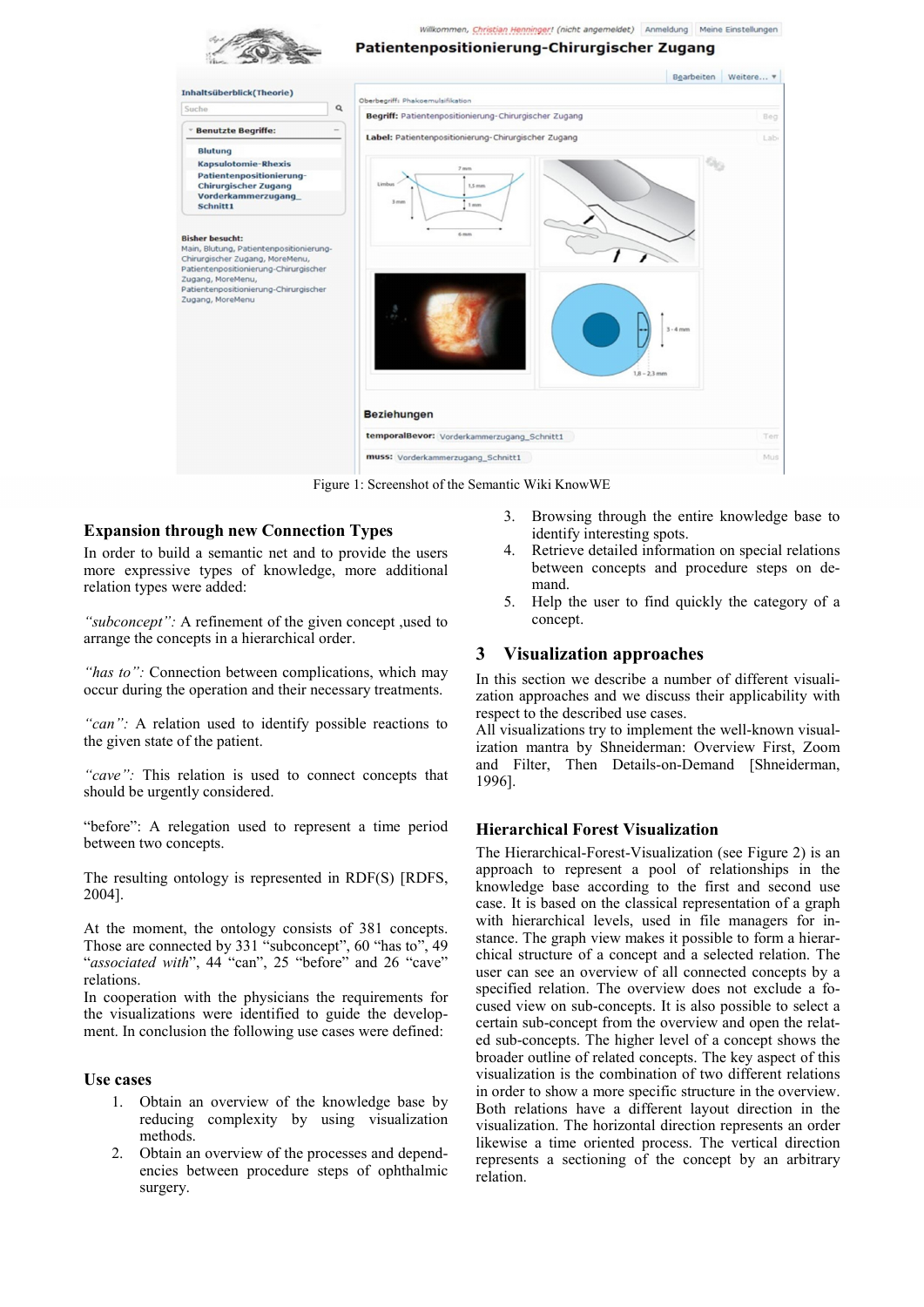The implementation was realized with the JavaScript library jsPlumb. It provides a way to visually connect elements on a web page [jsPlumb, 2013].

The following visualizations in the next sections were realized with d3js. This JavaScript library was developed in order to manipulate documents based on data [d3js, 2013].



Figure 3: Hierarchical Forest Visualization

### Collapsible Tree

In contrast to the Hierarchical-Forest Visualization the idea of the Collapsible Tree Visualization, shown in Figure 3, is to visualize the hierarchy depth of the knowledge base by concentrating on a single type of relation. In this case the use cases three and four were implemented. By selecting a concept it can be expanded to show the following sub-concepts.



Figure 4: Collapsible Tree Visualization

The user can browse to a topic of interest. Reciprocally the user can also collapse branches of the graph. These techniques allow a suitable display on a single screen without a restraint to scroll. The reason for choosing a classic tree structure to visualize ontologies is that ontologies are graphs and can be often presented as trees. Using this technique is quite common in many research fields and often helps to organize large hierarchical information and bring it to a general overview [Song *et al*., 2010].

#### Circle Pack Visualization

The Circle Pack Visualization implements the use cases three and five and shows an entire overview of the whole knowledge base.



Figure 2: Circle Pack Visualization

As seen before the hierarchical view of concepts is well represented by a tree structure. However, the view becomes confusing very quickly by presenting the entire content of a large knowledge base. The tree diagram becomes too large when too many nodes and branches must be placed on a single page. Addressing those disadvantages, the Circle Pack Visualization provides a useful alternative by representing hierarchical relations through containment. It is possible to see an overview of the overall structure and the position of a certain concept. Concepts are displayed as circles. Child-concepts are located inside their parents. For a better orientation the selected concept is highlighted in the overview (see Figure 4). To increase the readability and to avoid cluttering, only the labels of bigger circles are displayed. The user can zoom by clicking on circles to display the labels of the included circles. The main reason for selecting this kind of visualization is the big advantage that large amounts of hierarchically structured data can be visualized with a clear representation of structural relationships [Wang *et al*., 2006]. Another advantage is the use of size to display the amount of contained sub-concepts.

#### Wheel Visualization

The Wheel Visualization in Figure 5 shows an overview of the entire knowledge base. This deals with the use case number two and four. The advantage of this ordering is a maximum use of space: many concepts are presented on a single page. The main concept is placed in the middle. The hierarchy depth is presented by circles around the selected concept. Child-nodes use sub-divisions of the space of their parent. The size of Siblings depends on the amount of children they contain themselves. By selecting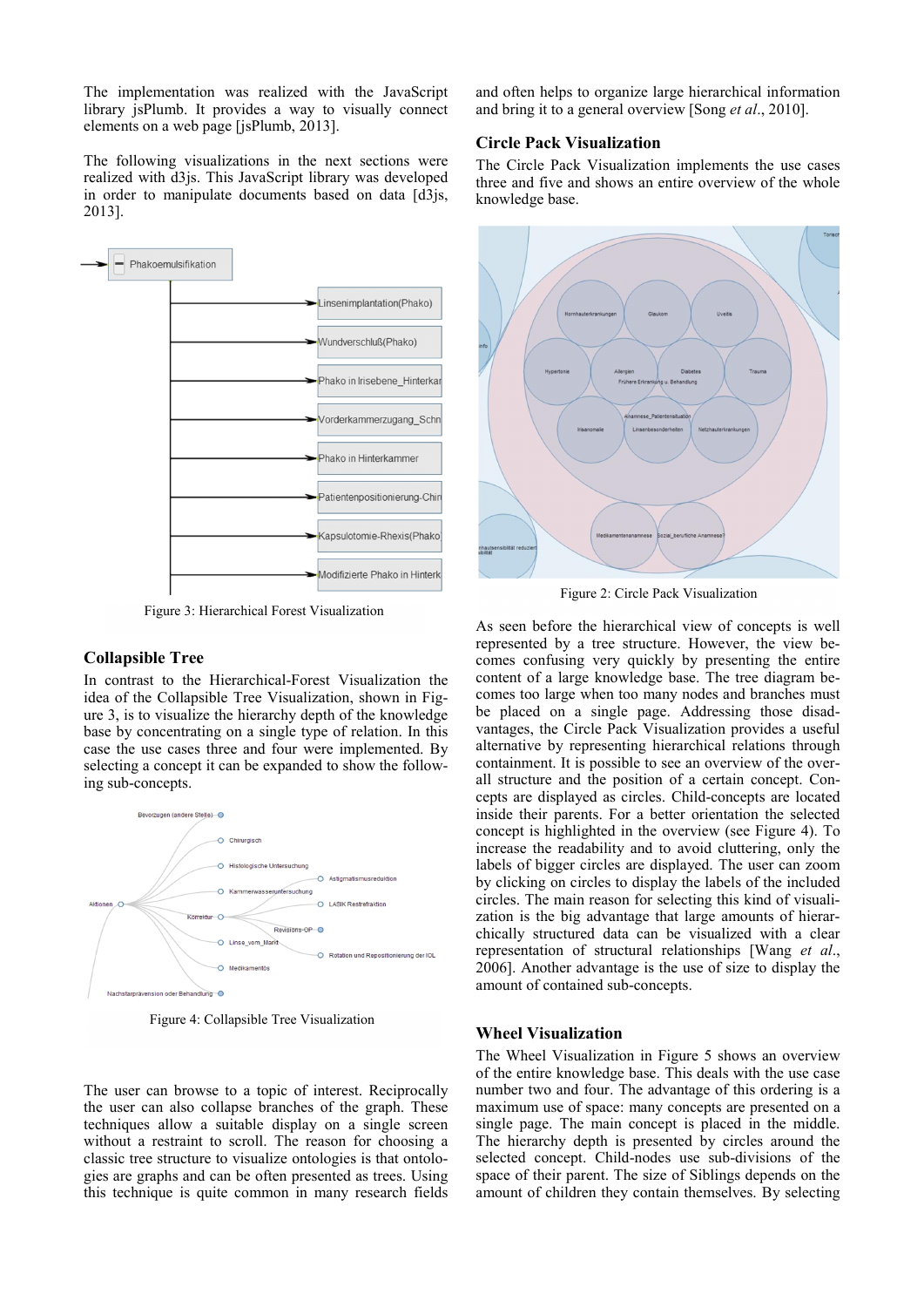a concept it becomes the new center of the wheel. Only the children of the new concept build the new wheel. By using this zoom function, all labels can be read easily and the subsection can be explored.



Figure 6: Wheel Visualization

## 4 Case Study

In order to evaluate the results with a domain specialist, a physician working in an ophthalmic clinic reviewed the developed system. We provided new versions in small iterations and changed details based on the users' feedback. The surgeon takes also part in the development of the knowledge base.

Generally the user was satisfied to obtain a visual representation of the ontology. The visualization was further used in the process of knowledge acquisition.

All visualizations suffered from cluttered labels due to long concept names in this domain. To avoid that, the labels of the included concepts will be abbreviated to get a shorter description name. In order to obtain a clear arrangement on the display further abbreviation techniques described in [Stum et al, 1991] will be applied later in the development process.

The hierarchical forest view was the preferred option by the user. He stated that the hierarchical view of knowledge fit the medicals needs best. The extra division of the tree into process steps simplified the comprehension noticeable. It was also the only visualization which was understood without explanations. This opinion is also backed by several surveys, for example in [Rivadeneira and Bederson, 2003].

We recognized that as more data was added to that view. it became more and more complicated to get an overview. It required scrolling and became too complex in more detailed tasks.

The expandable tree is very similar to the user's mental concept. He understands the concept that the hierarchical relation is displayed.

The situation when the knowledge base becomes bigger is also difficult: Not all concepts fit on the screen. On the plus side the expandability enables the user to show only the concepts of interest.

The Circle Pack Visualization needed some explanation: The user stated that he implies values to the different sizes of the circles. He also didn't realize that the leaf nodes were highlighted in a different color.

In our opinion the Circle Pack Visualization is a great choice to get a quick overview about the amount of concepts in different paths. It also shows the level in which the concept is located. The view needs further work to make it easier to understand and it needs to be evaluated whether it adds advantages to the user.

The Wheel Visualization confused the physician at the first glance. He doubted the suitability of this kind of visualization. Therefore we need to focus on simplifying this approach or finding more suitable alternatives.

In summary the visualizations Hierarchical Forrest and Collapsible Tree are best for the physician to obtain a quick overview of all concepts.

The Circle Pack Visualization can assist the Knowledge Engineering process by highlighting over- and underpopulated topics.

The Wheel Visualization suits best when the expert tries to obtain detailed information on specific concepts.

| Visualization       | Use Cases | Feedback |
|---------------------|-----------|----------|
| Hierarchical-Forest |           |          |
| Circle Pack         |           |          |
| Collapsible Tree    |           |          |
| Wheel               |           |          |

## 5 Conclusion

#### Related work

A general overview of visualization of ontologies is given in [Fluit *et al*., 2003].This paper gives an overview of the current state-of-the-art tools that help visualizing ontologies and evaluates those to find out their weaknesses. Based on those results it recommends requirements for a tool for best user experience.

In [Menge, 2007] a visualization add-on was developed and added to the predecessor system. The main focus is to visualize rules and their derivation. The implemented concepts consisted of pie-charts, Cluster Maps and tree charts. Menge suggested the evaluation of cone respectively disc-charts to visualize larger amounts of data. In conclusion, she proposes to visualize the concept of an entire knowledgebase, which is done in our project.

In [Cvjetković et al, 1991] a development process for a web based ontology view is described. The ontologies displayed are limited to ordinary hierarchical trees which are only displayed as trees. The technologies used and the architecture is very similar to those used here.

#### Summary

We presented visualization methods to be used during the development and use of a decision support and tutoring system. The different approaches are useful in a number of use cases.

In general, the visualization added value for the user and should be considered, when a knowledge based system is